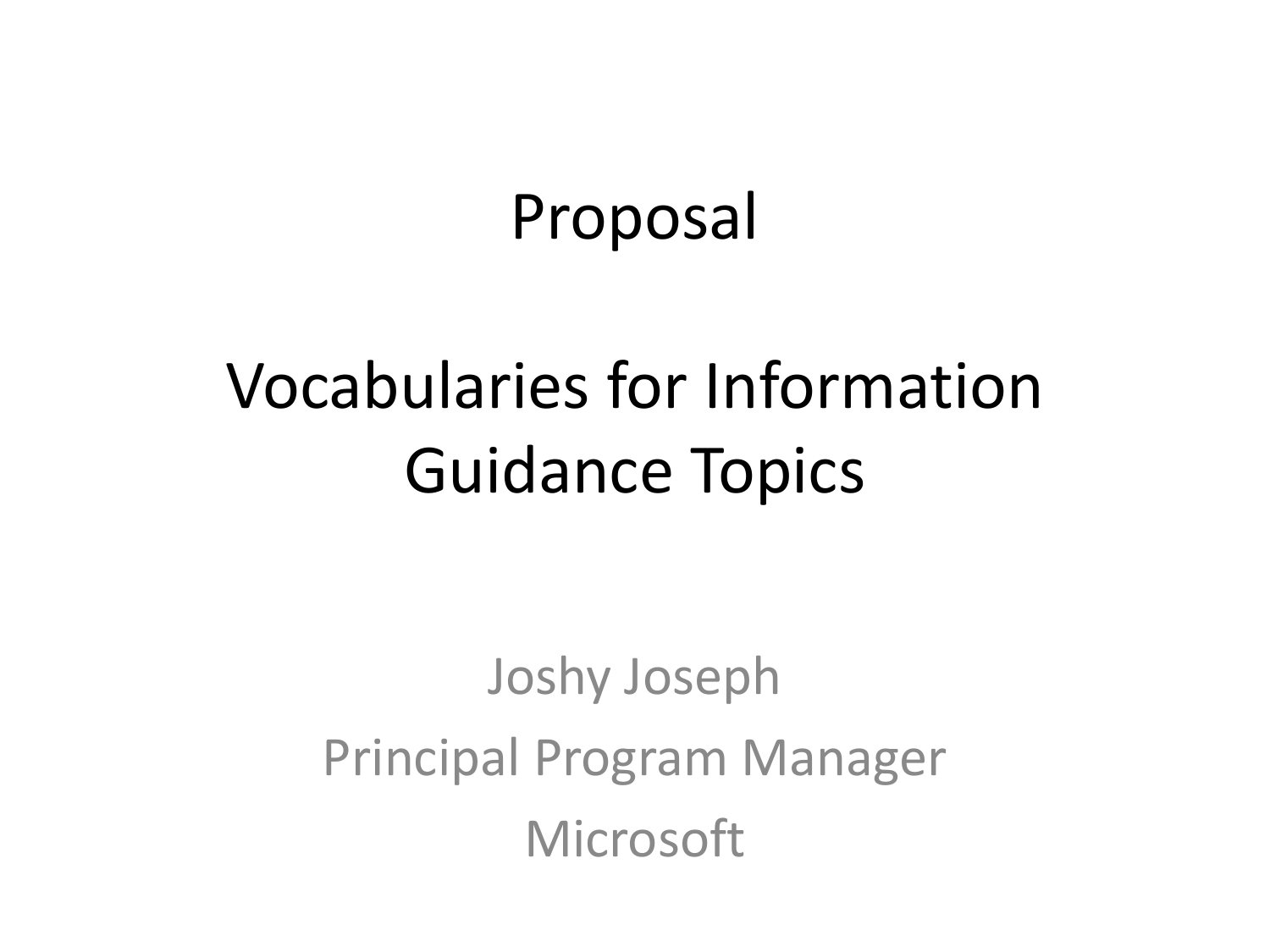#### Who we are ...

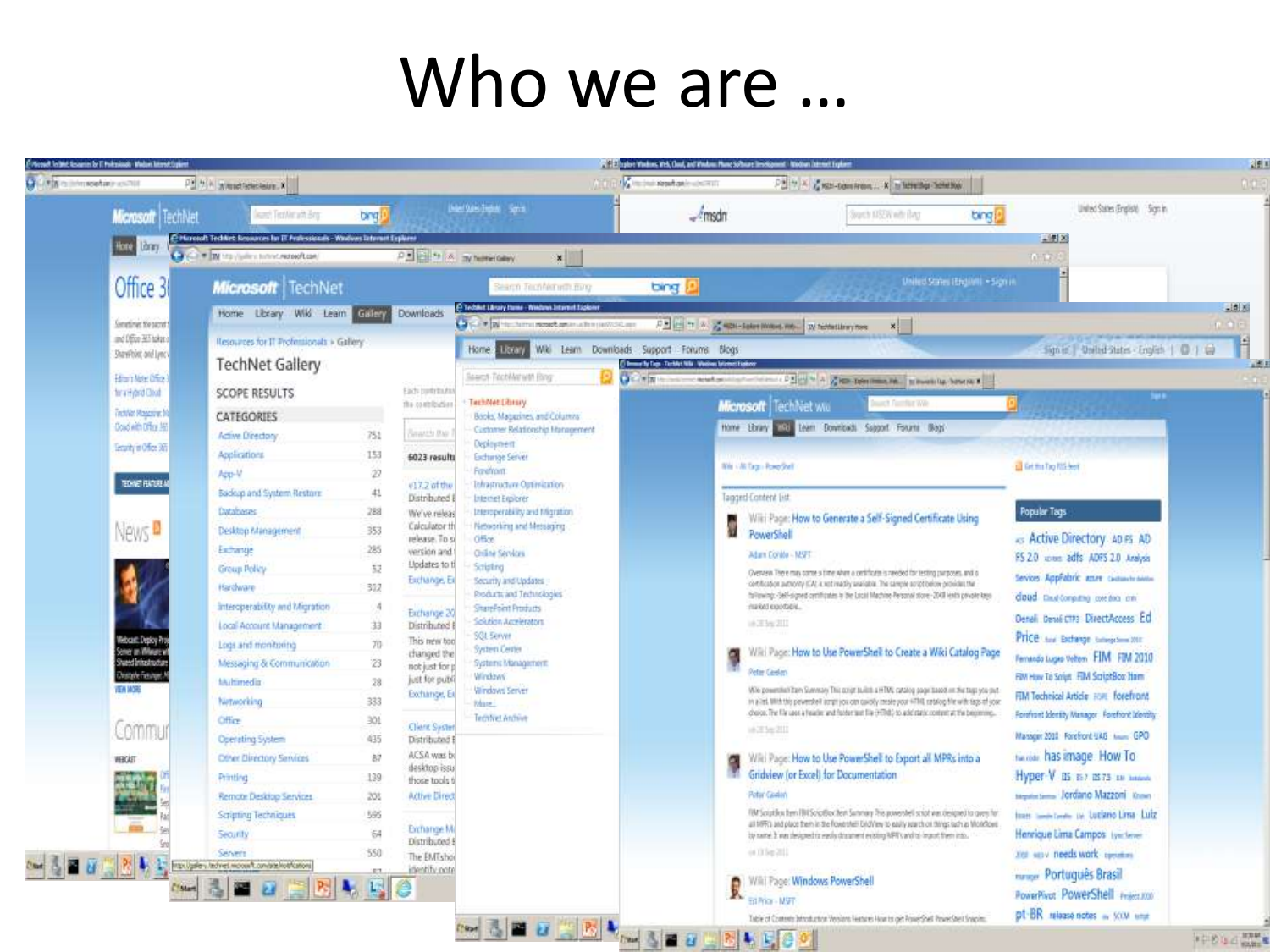## Problems

- Technical communication needs consistency when authoring guidance topics
	- No structured data model for Guidance topics such as Code snippets/scripts, How-to topics, KB articles, and troubleshooting guidance
	- Fragmented across all Web assets such as code repositories, blog post, articles, magazines etc.
- Searching for guidance needs improvements
	- Search engines to easily discover and classify results based on the type of vocabulary used and relationship on guidance topics
	- Enable search engines to deliver results following domain applicability, task relationship, reputation, and quality
- Standardization on consumer tools on next generation help and content management/publishing systems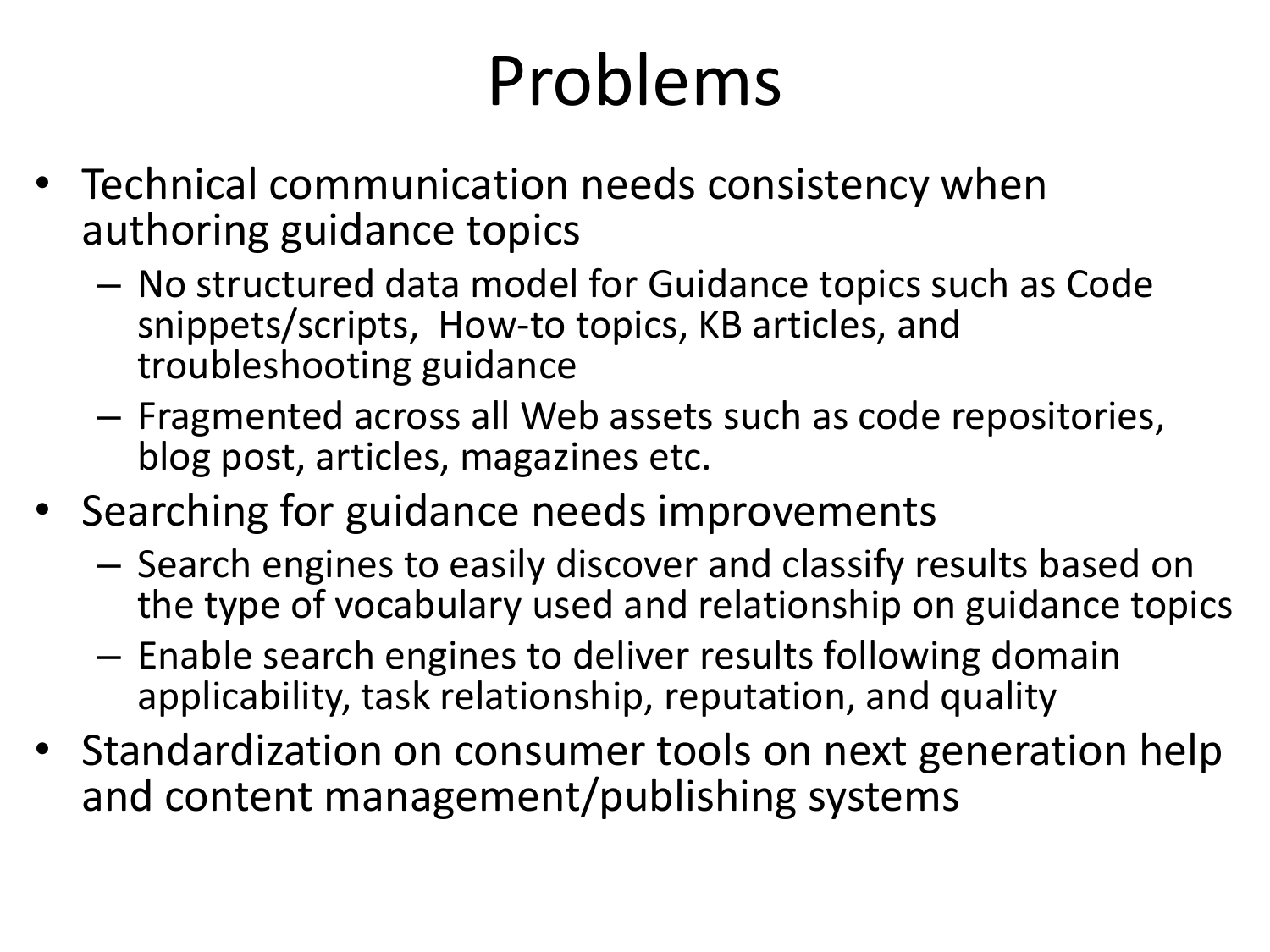#### Discussion: Sharing Information Guidance

- Structured data
	- Guidance topics needs:
		- Common properties: title, author, description, rating, type, unique identifier (uri)
		- Information type specific properties.
			- Information types can be Code Snippets/Scripts, How-Tos, Troubleshooting articles, KBs
	- Exposing the structured data through APIs
- Schema.org vocabulary extension vs new
- Establish Relationship between entities
	- For example, searching for scripts should get information on How-Tos related to script usage and vice-versa.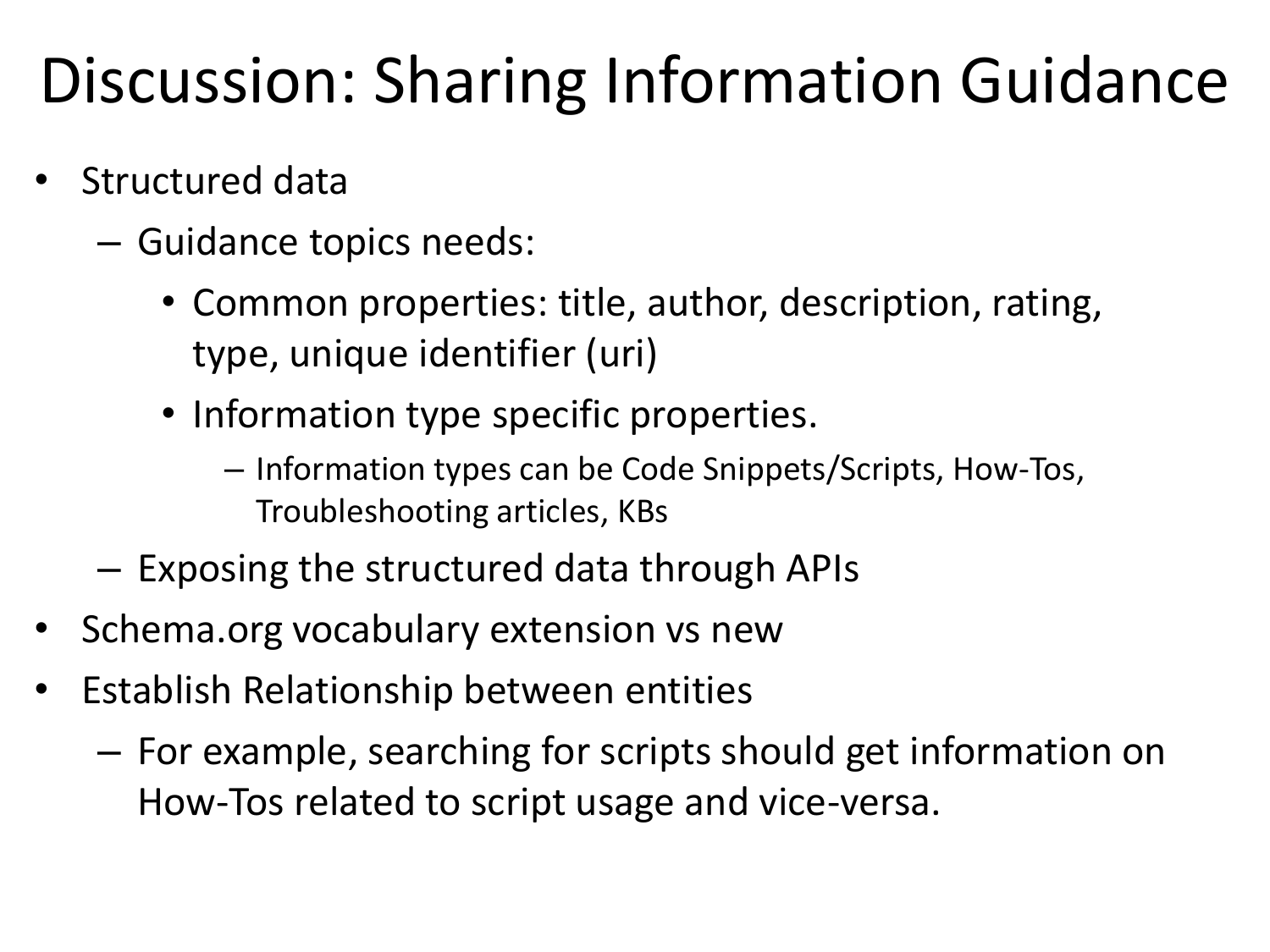### Proposal 1: Technical Articles

- New type : Technical article
- Extensions to Articles (http://schema.org/Articles/TechnicalArticle) vocabulary to add special properties needed for different type of Tech article such as How-tos (tasks) , KB, Troubleshooting etc.,
- Example: How-to (task) topics
	- Procedural , step by step
	- Expose topic as a whole or as individual steps

| <b>Property</b>  | <b>Properties From</b> | <b>Expected Type</b>                  | <b>Description</b>      |
|------------------|------------------------|---------------------------------------|-------------------------|
| $\ast$           | <b>CreativeWork</b>    |                                       |                         |
| articleBody      | Articles               | Text                                  |                         |
| articleSection   | Articles               | <b>Text</b>                           |                         |
| Information type |                        | Text                                  | How-to vs KB            |
| Codeurl          |                        | URL <need to<br="">discuss&gt;</need> | Optional Code reference |